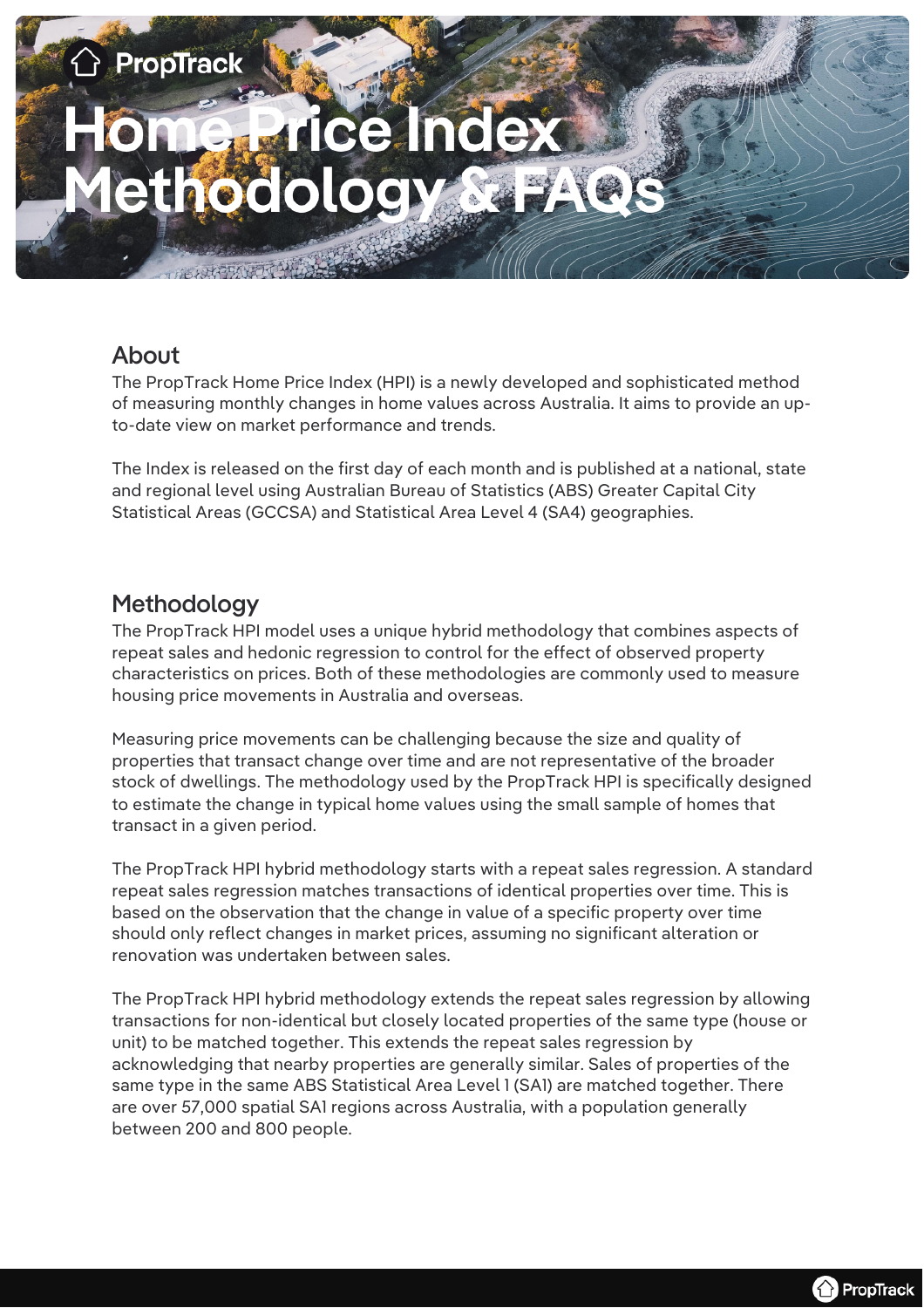The hedonic regression component of the PropTrack HPI hybrid methodology corrects for observed differences between properties that are matched together. A hedonic regression separates the value of homes into observable attributes to account for differences in sold properties over time. In the PropTrack HPI, hedonic regression is used to account for differences in the number of bedrooms in properties matched together.

The hybrid methodology augments the repeat sales methodology so that home price growth can be more robustly estimated in regions where there might not be a sufficient volume of repeated sales.

The PropTrack HPI is a revisionary index, with updates to the back-history recalculated each month. This means that as more data on sales becomes available over time, it is incorporated into the index to provide the most complete, accurate and up-to-date estimate of market trends. This is an important feature due to the delay in receiving the full official records of housing transactions after they settle. The revisionary nature of the PropTrack HPI allows for the model to adjust as soon as the transactional data is received in real-time and ensures that there is a high degree of accuracy in each update of the Index. The revisionary Index therefore avoids large changes when data is added or the Index is rebased.

The PropTrack HPI is the only revisionary hybrid repeat sales and hedonic methodology available in Australia. Its robust methodology ensures the Index reflects the current market by using official sales data and information about home sales derived from realestate.com.au.

## Frequently asked questions

## What is an index and why is it used for home prices?

An index number is an economic figure displayed relative to a base value. The base value is defined in an arbitrary way and usually assigned a value of 100 as a convention.

The PropTrack HPI displays the level of prices relative to the base period, allowing comparisons of price movements between time periods and geographical regions. It offers a benchmark to track how home values are fluctuating over time. For example, an index change from 100 to 102 from one month to the next represents a change in average home values of 2% relative to the previous month.

The PropTrack HPI uses a base period in January 2010, with all indices set to 100 for that month.

## When is the PropTrack HPI available?

The PropTrack HPI is released on the first day of each month, with data on the previous month and revisions for all previous months included.

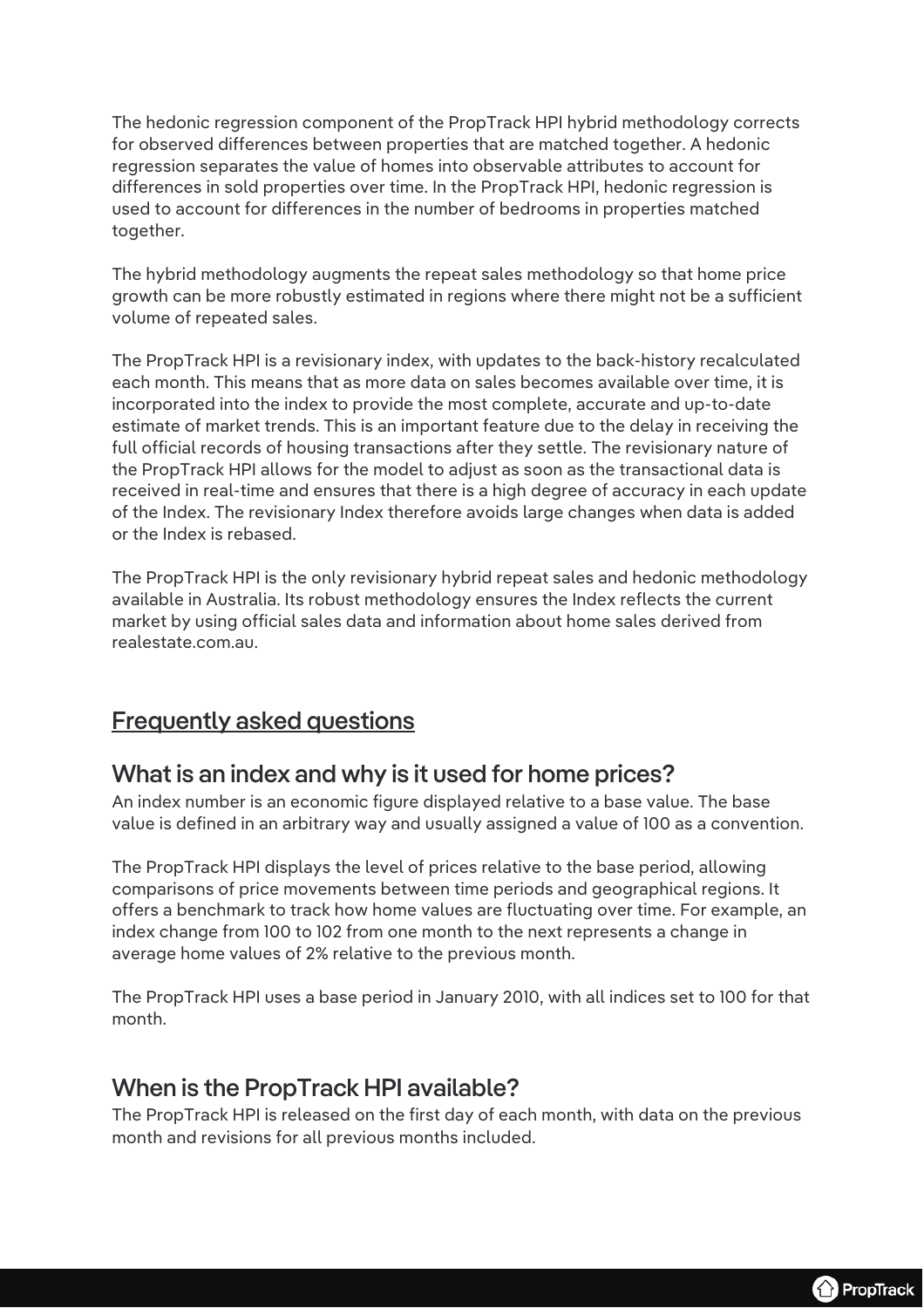# What is a hedonic index?

Hedonic refers to a method of regression analysis that models the relationship between sale prices and the attributes of properties that sold, such as bedrooms, bathrooms and land size. Hedonic regression therefore can estimate average price changes from differences in the observed attributes of sold properties over time.

For example, if more large homes transact in a given month, a hedonic model will attribute higher average sale prices to their higher bedroom counts, rather than market prices increasing.

## Why are home prices difficult to measure?

Home sales information is not publicly available in a timely manner, which makes it difficult to monitor price movements in real-time. To ensure we have a current view of the market, the PropTrack HPI uses information about home sales derived from realestate.com.au, in addition to official government data, to provide an up-to-date sample of property prices. This index is also revised, which means that as more data on sales becomes available over time it is incorporated into the index for the most up-todate estimate of market trends.

It is also difficult to measure home prices as the small share of properties that transact in any given time change in composition. For example, the homes sold in a particular month can vary in their number of bedrooms, land size and other property features, and are not representative of the broader dwelling stock. Value movements must therefore be inferred from the small share of properties that transact (typically less than half a per cent of the dwelling stock each month). This requires methodological adjustments to acquire estimates of the change in the value of the typical home over time.

# How does the PropTrack HPI methodology differ to others available for the Australian market?

Housing price methodologies aim to estimate changes in the value of a typical home. One challenge faced in estimating value changes, is that only a small fraction of homes transact each month.

The simplest methodology for inferring the change in home prices is to look at median or mean transaction prices. However, the quality and composition of the small proportion of homes that are transacted are quite different to the broader stock of dwellings (which have no observed price). As a result, changes in the mix of properties sold over time can significantly influence these measures of price changes.

For example, even when there are no price changes within a city in a particular period, if there is an increase in the proportion of sales that are larger homes, the measured city-wide median price will increase, but does not reflect the actual movement in typical home prices.

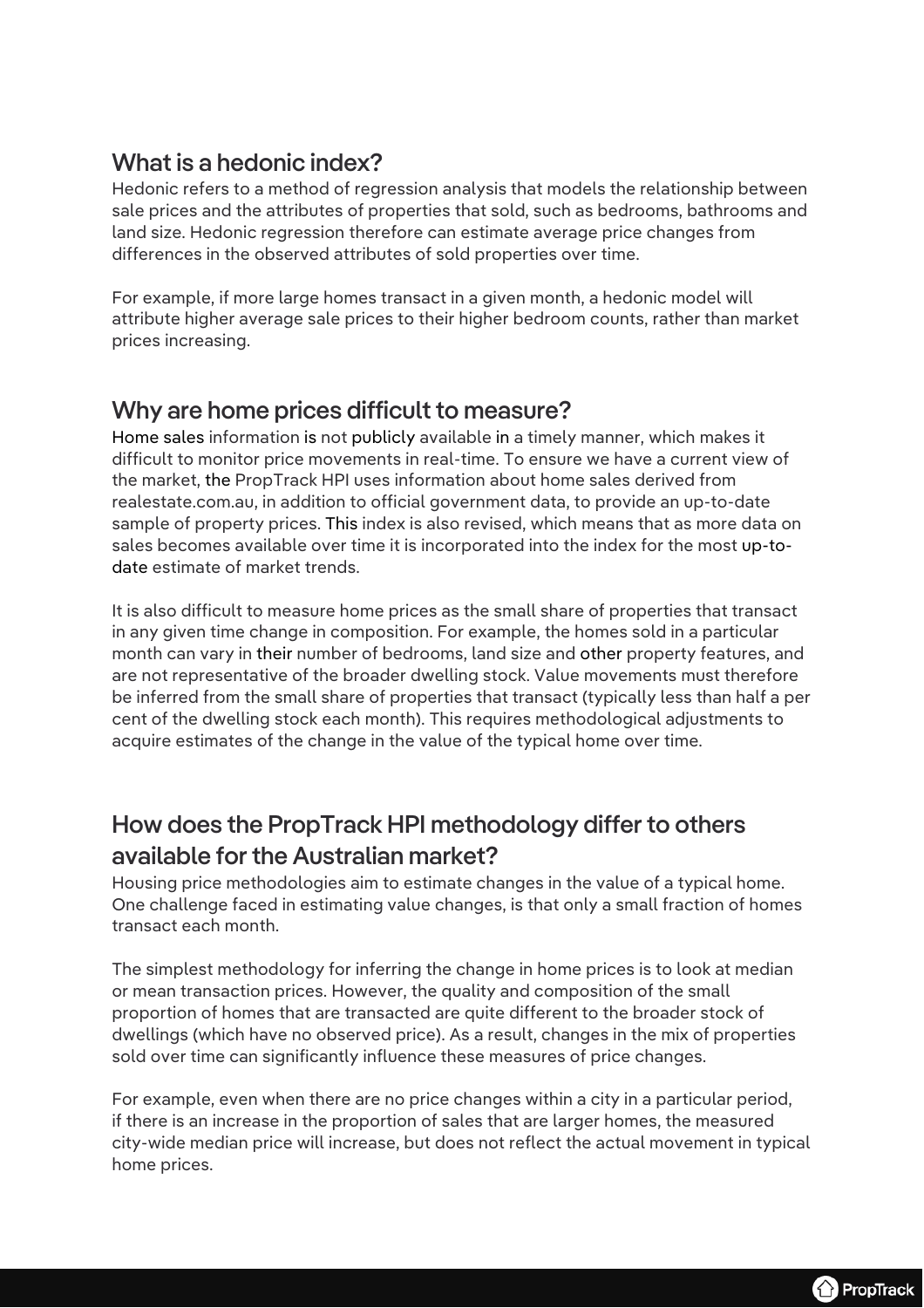Mix-adjusted or stratified measures group transactions of similar properties together. Properties may be grouped by a combination of characteristics, including location, price, property type or other metrics. Price changes are averaged across these groupings. By grouping similar properties, these methods control for the composition of sales between the groups. The ABS currently uses this style of methodology for their home price measurement.

Repeat sales methodologies are a simple regression approach that use changes in the price of properties sold more than once. It relies on the concept that average changes in the price of the same homes over time should reflect changes in market prices. A limitation of this approach is that it only uses data from properties sold multiple times, so is unable to use a significant amount of data. Changes in the characteristics and quality of properties, such as renovations, can also bias the results.

The PropTrack HPI is part of a class of hedonic regression methodologies that are more sophisticated and therefore require additional information about the attributes of sold properties. These models separate the price of each transaction into a range of property attributes, such as the location, type and size of a property, as well as the period in which it was sold. The index of home prices that results can be thought of as the average price level of the transactions that occurred in each period, after controlling for the observable attributes of the properties that were sold.

In addition, the PropTrack Index is revisionary. It is the only revisionary hedonic methodology available in Australia. This means all index values – both recent and historic – are updated as new data becomes available. This is an important feature due to the delay in reporting of the official records of sales. Many transactions that may influence the measure of prices in the past can therefore be incorporated into the model to best reflect the available data on Australian home prices over time.

## What sales data is used to build the PropTrack HPI?

The PropTrack HPI uses sales data from many sources. The primary data source is State and Territory Valuer Generals (VG). VG data covers all property sales, but is not available in a timely manner.

Due to the delay in the availability of VG data, the PropTrack HPI is supplemented with recent sales price data to get a timely read on price changes. PropTrack augments this data with sales reported to realestate.com.au directly by agents. This covers a significant share of sales across the country which gives an up-to-date view on the market.

## What does revisionary mean?

The PropTrack HPI is a revisionary index. This means that the entire index is recalculated each month, allowing new data and updated parameters to be incorporated to update index values and estimates of home value growth. These updates are provided for the current month, as well as all previous months.

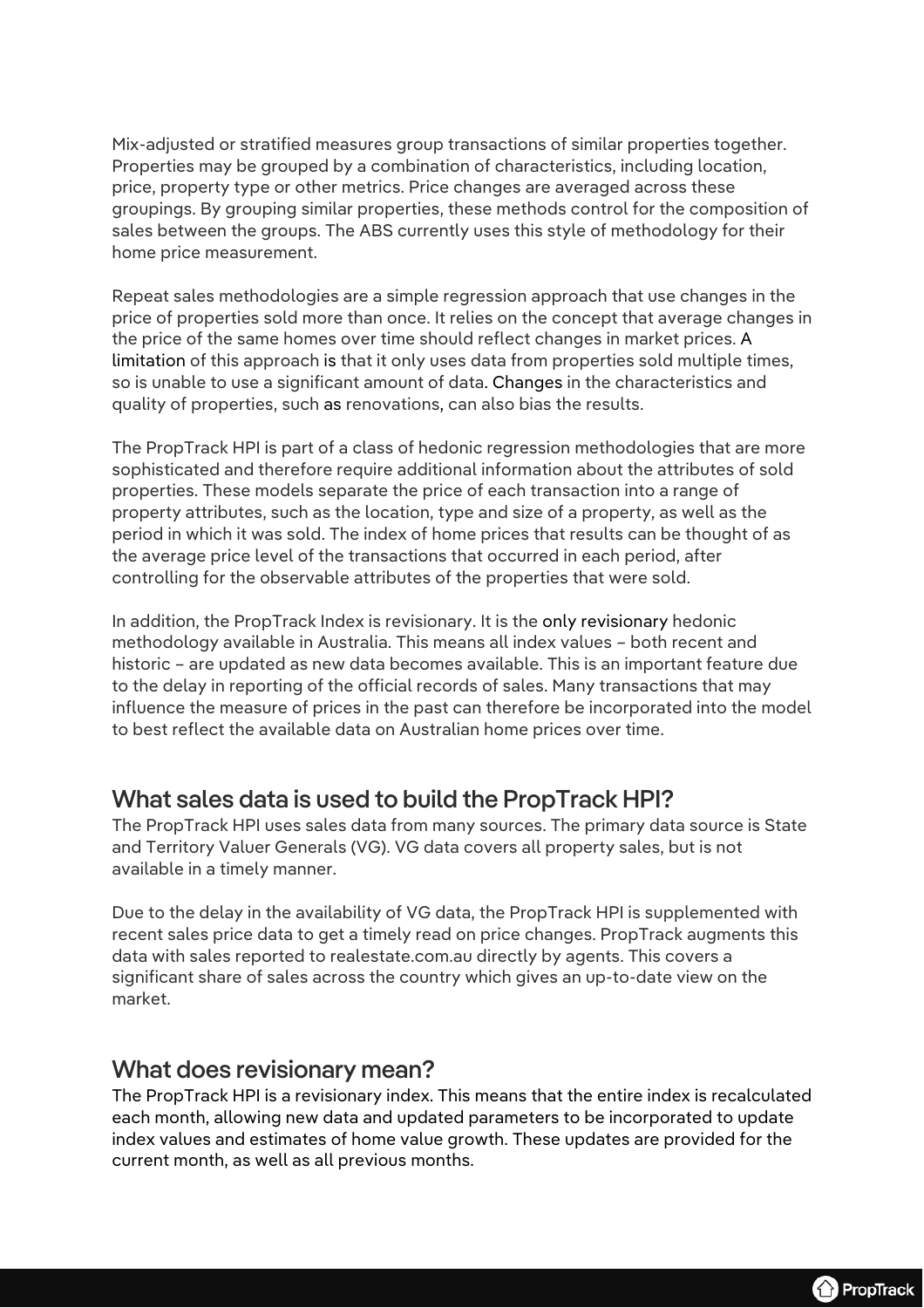This allows the PropTrack HPI to reflect the most up-to-date data on home transactions as it is not uncommon for sales to be reported more than a month after the transaction date. A revisionary index is able to include these transactions to provide a more accurate measure of how home prices have changed.

Revisions are common for almost all economic indicators including labour market and GDP statistics.

#### Why is revisionary data useful?

Index revisions are important to best reflect up-to-date data on housing market transactions. Due to the lag in receiving data from State and Territory VG offices across the country, not all transactions will be incorporated into the index at the end of the month when the PropTrack HPI is calculated. If these additional transactions affect the index when it is subsequently recalculated each month, these changes will be included in the next monthly version of the index.

Revisions will mostly affect index values over the previous few months, as this is when transactions that were not initially available for index calculation are added.

A revisionary index is a more transparent and accurate way of reporting housing market trends based on the most up-to-date available data.

#### Is the HPI seasonally adjusted?

The PropTrack HPI is not seasonally adjusted. It provides an up-to-date, compositionally adjusted measure of typical home price movements, which includes seasonal patterns in price movements.

# What property types are covered in the PropTrack HPI and how are they defined?

The PropTrack HPI is calculated separately for houses and units, and aggregated together for an 'all dwellings' measure of prices over time.

Properties are categorised as 'houses' if they have a Torrens title, with Strata and other title properties grouped in 'units'.

Other property types, such as land, acreage, serviced apartments, retirement villages and rural properties are excluded from the calculation of the PropTrack HPI.

#### What geographical regions are covered?

The Index is calculated for each spatial ABS Statistical Area Level 4 across Australia (excluding Other Territories) – a total of 88 regions. It is calculated for each property type (houses, units and all dwellings). However, unit indices are not able to be produced